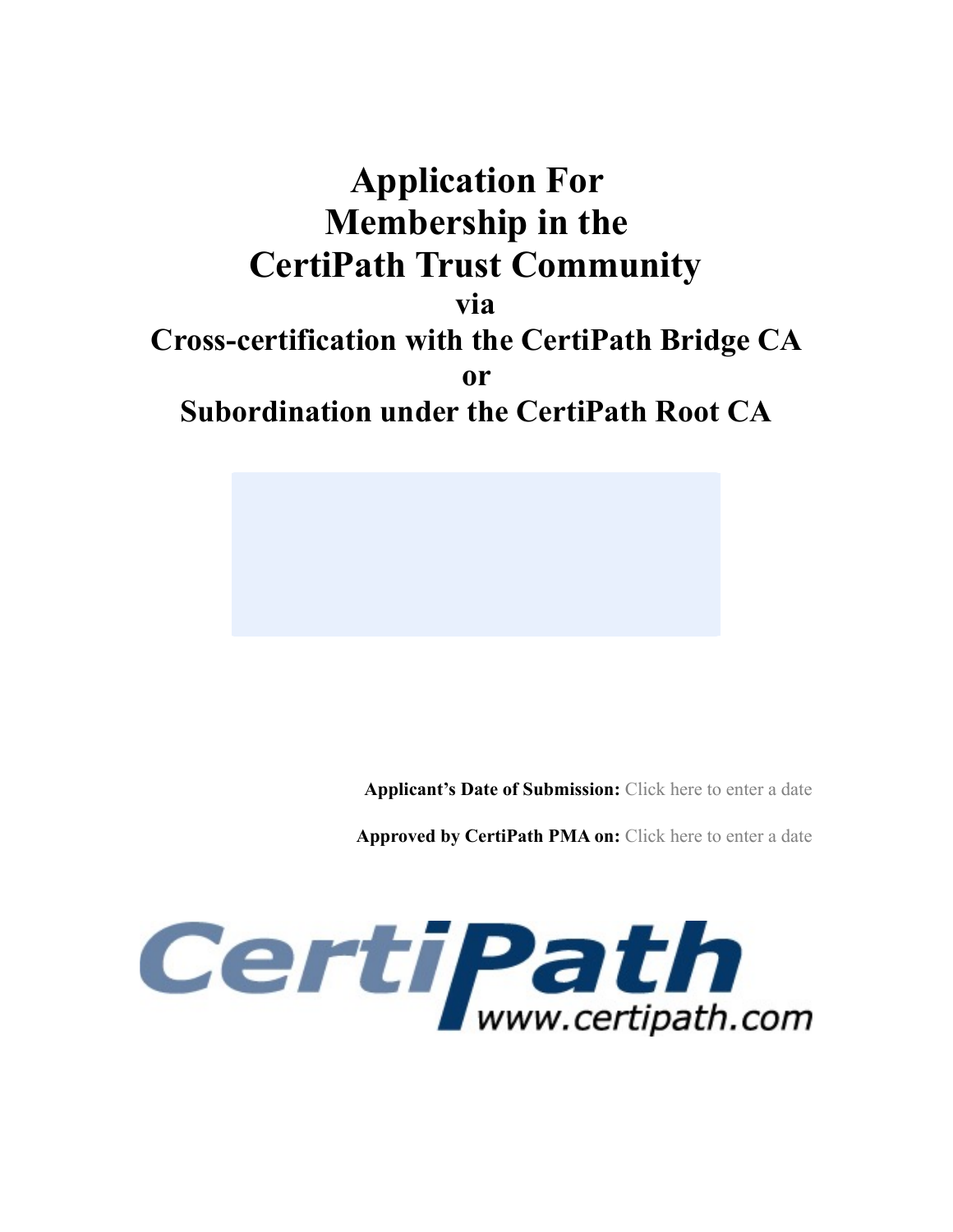# 1. Information on the Applicant's Organization

| <b>Applicant Organization</b>                                                                                         | <b>Organization's Legal Name</b>                                                                      |  |
|-----------------------------------------------------------------------------------------------------------------------|-------------------------------------------------------------------------------------------------------|--|
| (Optional) Reason for<br><b>Interest in Becoming a</b><br>Member of the<br><b>CertiPath Trust</b><br><b>Community</b> |                                                                                                       |  |
| <b>Applicant's Primary</b><br>Contact                                                                                 | Name and Title<br>Postal Address with Zip Code<br>Office Phone Number<br><b>Office E-mail Address</b> |  |
| <b>Applicant's Secondary</b><br><b>Contact</b>                                                                        | Name and Title<br>Postal Address with Zip Code<br>Office Phone Number<br><b>Office E-mail Address</b> |  |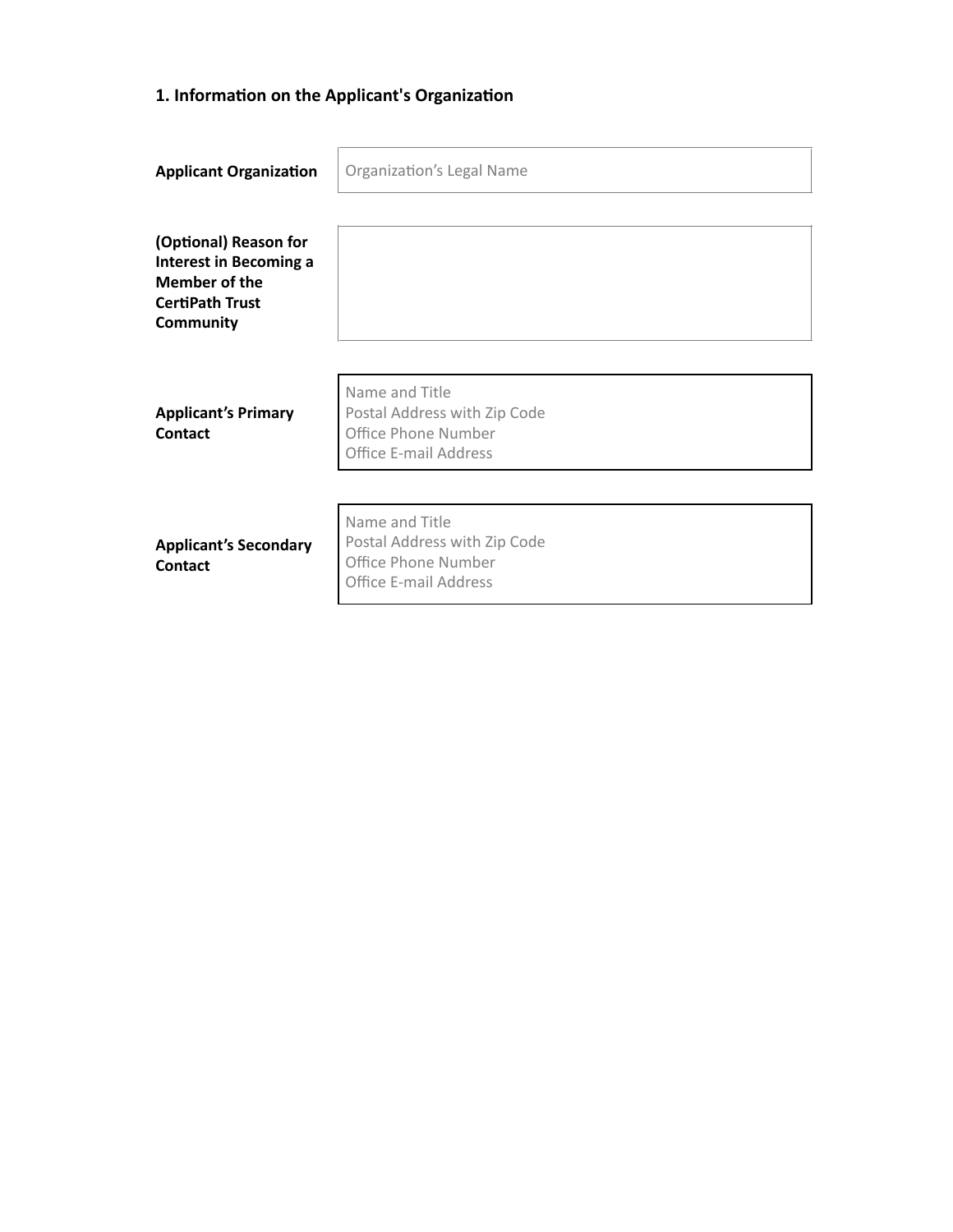# 2. Information on the Applicant's Service Level Request

**Type of Service Applied for:** 

| П.<br><b>Standard Service - Subordination to CertiPath's CRCA</b>                                                                                                                                     |
|-------------------------------------------------------------------------------------------------------------------------------------------------------------------------------------------------------|
| CP Title, Version #, Effective Date Please attach your CP as Appendix A                                                                                                                               |
| П.<br><b>Premium Service - Cross-certification to CertiPath's CBCA</b>                                                                                                                                |
| CP Title, Version #, Effective Date Please attach your CP as Appendix A                                                                                                                               |
| П<br>Bridge Service - Cross-certification of a Bridge CA to the CBCA                                                                                                                                  |
| CP Title, Version #, Effective Date Please attach your CP as Appendix A                                                                                                                               |
| Is this request for IceCAP (PIV-I) Certification?<br>$\square$ No<br>$\Box$ Yes                                                                                                                       |
| Does this request include CertiPath Certified Credential Provider (3CP) Certification?                                                                                                                |
| $\Box$ Yes $\Box$ No                                                                                                                                                                                  |
| Encryption/Escrow Functionality: Are you interested in encryption/escrow functionality<br>compliant with CertiPath requirements as detailed in the CertiPath Key Recovery Policy?                     |
| $\Box$ Yes<br>We desire the ability to issue encryption certificates and will perform key<br>escrowing in conformance with CertiPath requirements. KRPS will be<br>submitted to CertiPath for review. |

 $\square$  No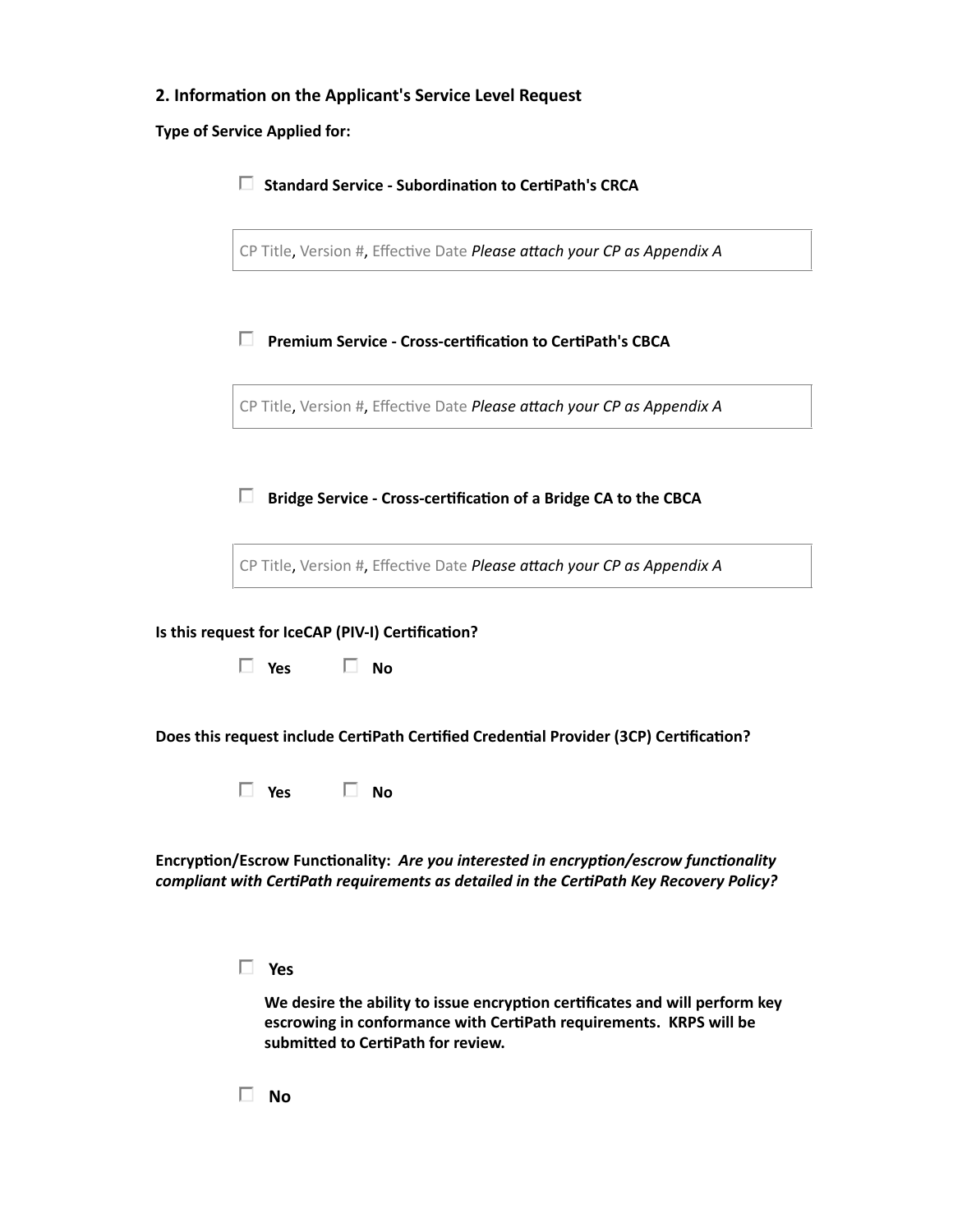We do not wish to issue encryption certificates at this time. We agree not to issue encryption certificates with an OID that has been or will be mapped to a CertiPath OID.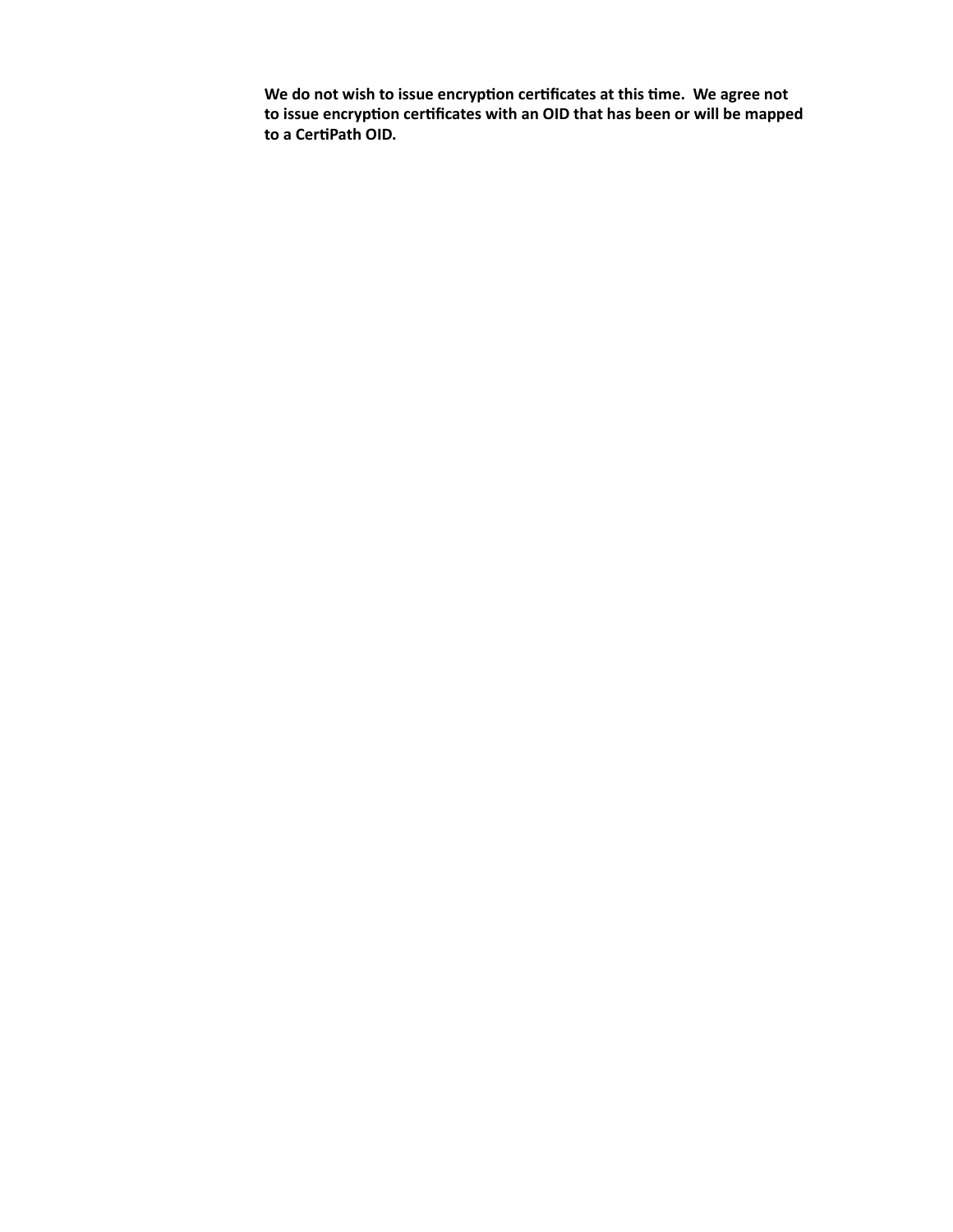## **3. Information on the Applicant's PKI Architecture** *Please attach a diagram of your CA architecture as Appendix B*

#### Technical Considerations: List specific technical aspects of your CA

CA Software utilized with an overview of the configuration CA OS and hardware utilized Directory product utilized and any relevant configuration information

#### Security Considerations: *Provide information concerning the security architecture protecting your CA*

List all CAs that are subordinated to your Primary CA and to what degree they are under your direct control

List all CAs that are cross-certified to your Primary CA and to what degree they are under your direct control

Describe network services and controls protecting your CAs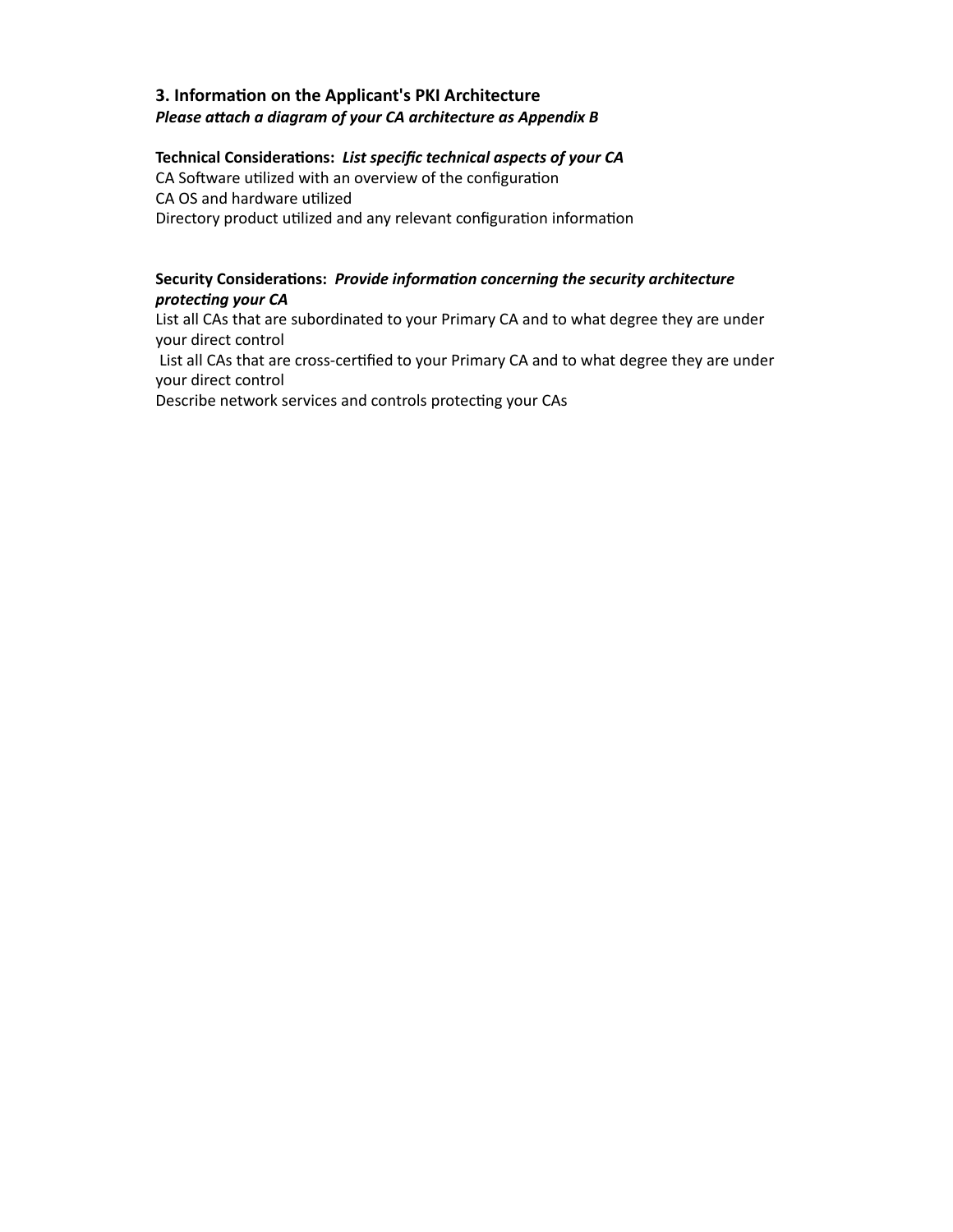**4. Information on the Applicant's Directory Architecture** 

Describe your directory structure and how you will accomplish interoperability with CertiPath's directory. Please attach a Diagram of the Directory Schema as Appendix C

Describe how you will ensure proper namespace control for distinguished naming.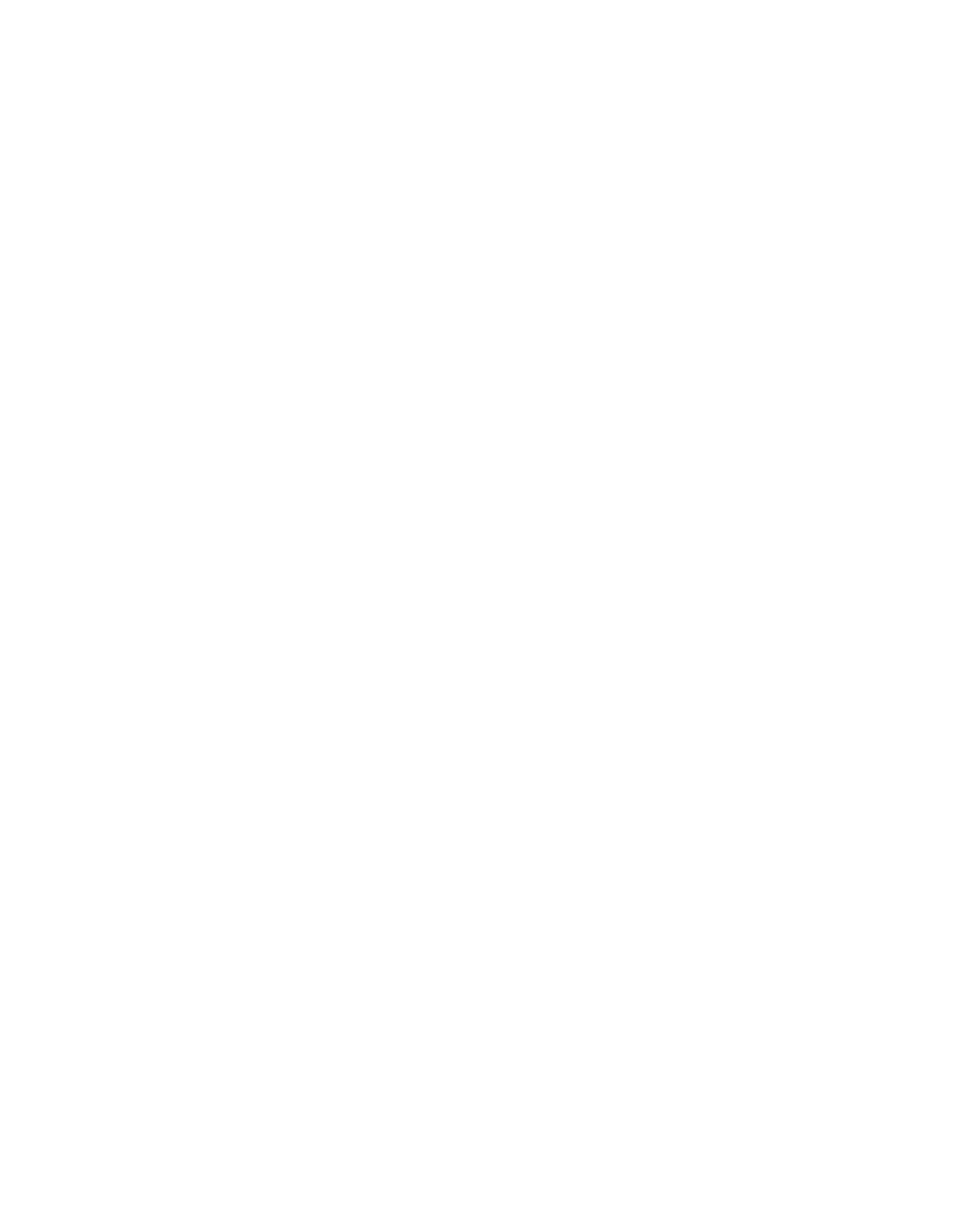# **5. Information on the Applicant's Credential Management Architecture (IceCAP Applications only)**

#### This section is applicable to organizations seeking IceCAP certification. All others should mark this section N/A, and proceed to section 6.

#### *Premium and Standard Service Applicants*

Describe your identity management and credential issuance system architecture (inclusive of, but not limited to, the CMS) and how it ensures issuance of conformant IceCAP credentials.

Describe how your identity management and credential issuance system will ensure interoperability of your issued credentials with all other IceCAP credential issuers. Describe the linkage of the CMS to identity information sources and how these two systems are maintained such that all appropriate systems remain synchronized.

At a minimum, include:

- 1. CMS vendor and version levels
- 2. Hardware security module for IceCAP-contentSigning keys
- 3. Hardware security module for card management keys
- 4. Smart card vendor and version levels

5. A list of all the products from the GSA FIPS 201 APL that are included in your architecture 

6. System interface diagram for all connections between the CMS and related data sources

7. Network services and controls protecting your Credential Management capabilities

#### *Bridge Service Applicants*

Provide a plan for approval by CertiPath that:

1. Describes the procedures and practices that ensure that the Applicant Bridge's clients maintain identity management and credential issuance system architectures conformant with IceCAP mapped policies.

2. Provides your Test Plan and Procedures for interoperability at IceCAP LOA. This must describe the interoperability testing procedures that will maintain interoperability between the Bridge's clients and CertiPath's CBCA and CRCA clients.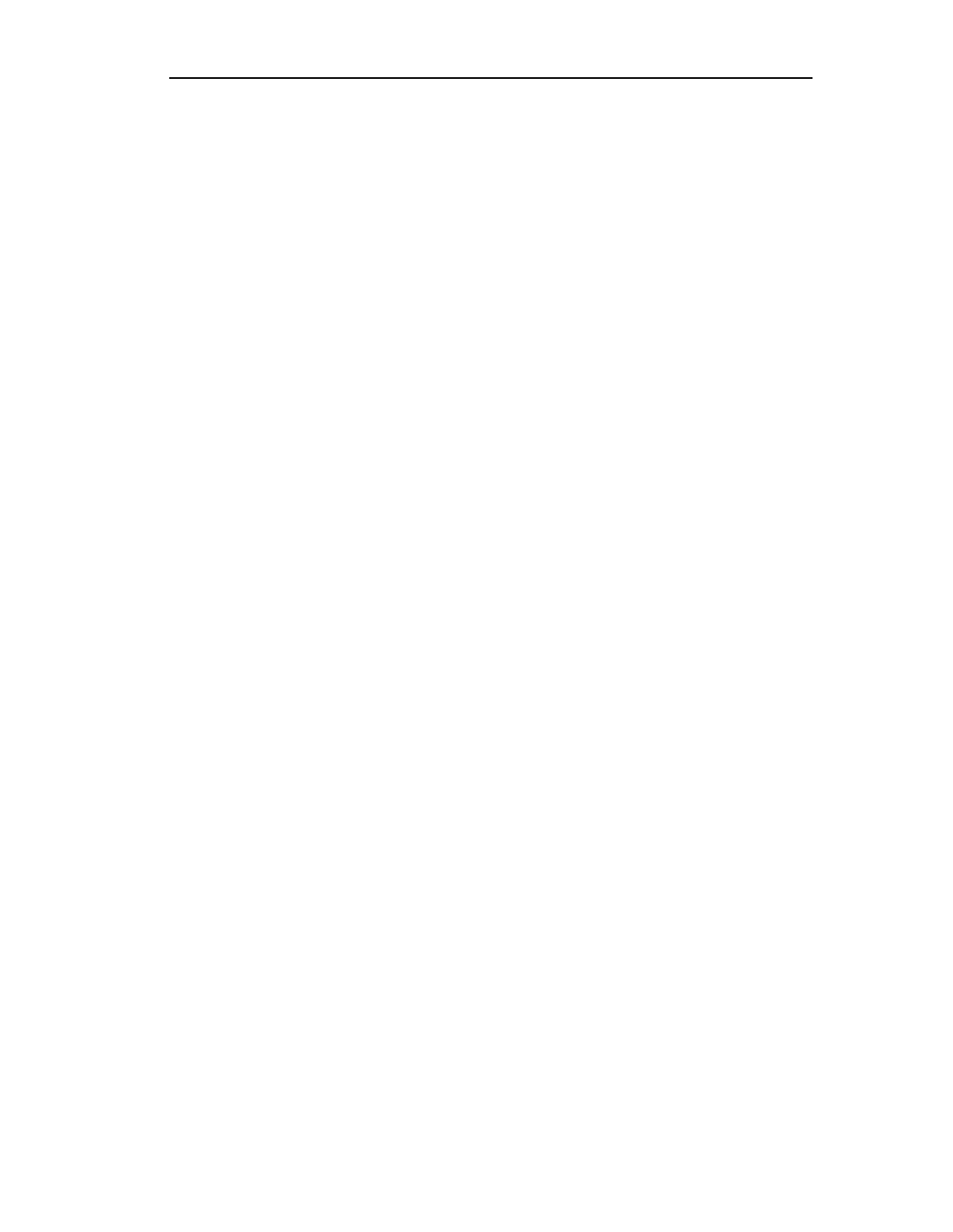#### 6. Information on the Applicant's Auditing Practices

 $\Box$  We will employ the services of an Independent Third Party Audit Firm

 $\Box$  We will utilize the services of a Corporate Internal Auditor sufficiently organizationally independent as to meet the requirements of the CertiPath CP Section 8.3.

| <b>Audit Organization</b> |  |  |
|---------------------------|--|--|
| <b>Name</b>               |  |  |

Organization's Legal Name

#### **Lead Auditor**

Name, Title of Lead Auditor Lead Auditor Certifications (e.g. CISSP, CISA, CSCIP, etc.) Domain expertise in IT Security Domain expertise and practical experience in PKI Years of experience performing IT audits Years of experience performing security audits Detail experience performing audits involving PKI or security key management processes Detail a demonstrable knowledge of PKI CP and CPS Detail a demonstrable knowledge of IdM-CIS and CMS systems integrated with CA systems

#### **Staff Auditor(s)**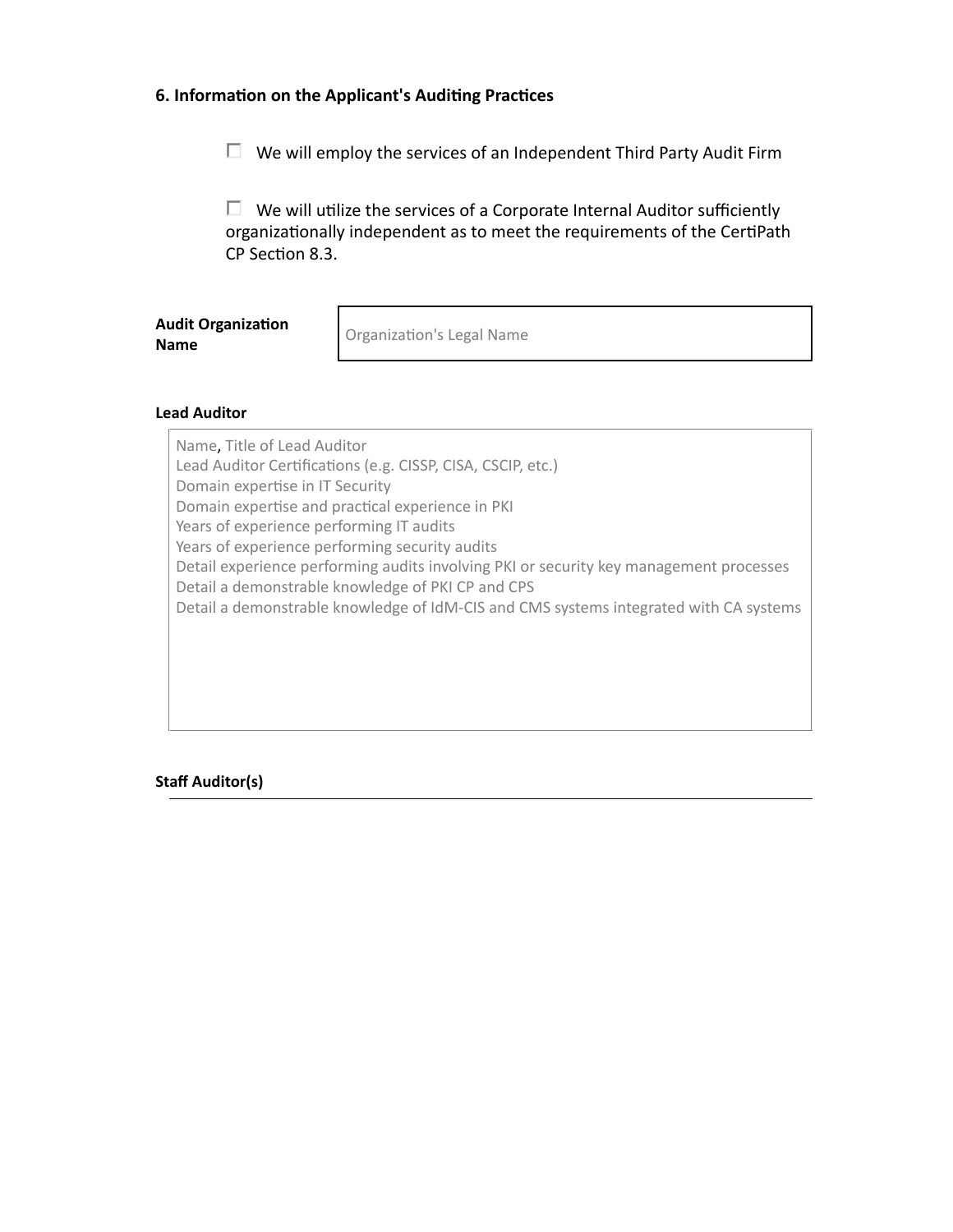Provide details as described above for any additional staff auditors that participate in the audit of your PKI.

#### **Relationship**

For Third Party Independent Auditors - Please attest that the compliance auditor works for a separate 3rd party operating entity, which is independent from your organization and any other affiliated entity that may be subject to audit in association with your PKI. See CertiPath CP Section 8 for details concerning independence. For Enterprise Organizations utilizing a Corporate Independent Auditor, provide an organizational diagram showing points of intersection between the organization

administering the PKI and the Corporate Independent Auditor and an attestation that the corporate internal auditor is organizationally independent.

## **7. Information on the Certificate Policy Mapping**

Please select the mapping(s) you wish to pursue between the certificate levels of assurance covered under your CP, and those set forth in CertiPath's CP and listed below:

| <b>SHA 1 Infrastructure</b>         | <b>SHA 256 Infrastructure</b> |
|-------------------------------------|-------------------------------|
|                                     |                               |
| <b>Medium Software - id variant</b> | <b>Medium Software</b>        |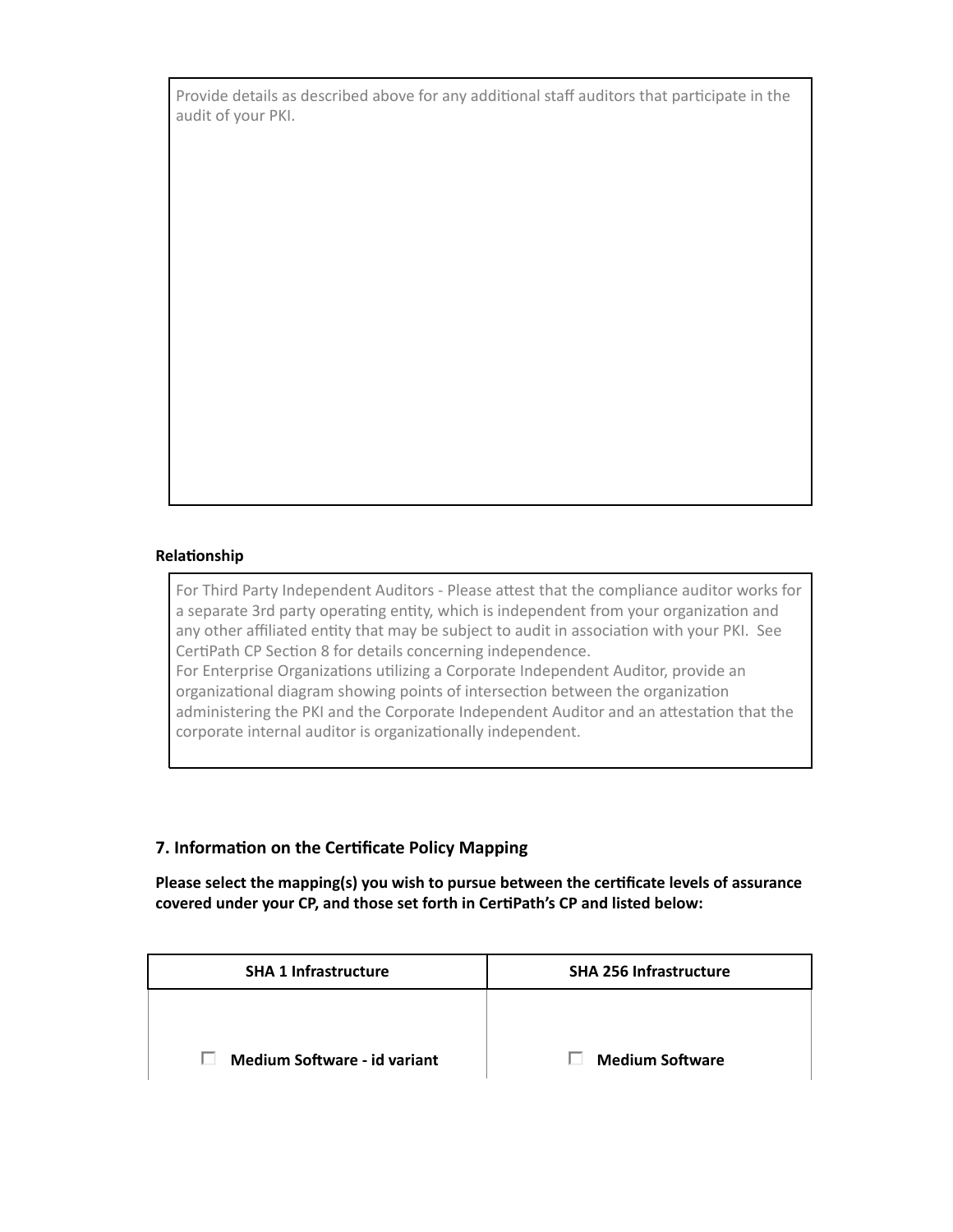| <b>Medium Hardware - id variant</b>     | п<br><b>Medium Hardware</b>            |
|-----------------------------------------|----------------------------------------|
| High Hardware - id variant              | П<br><b>High Hardware</b>              |
| <b>Medium Software CBP - id variant</b> | п<br><b>IceCAP Hardware</b>            |
| Medium Hardware CBP - id variant        | п<br><b>IceCAP Card Authentication</b> |
| ш<br>High Hardware CBP - id<br>variant  | П<br><b>IceCAP Content Signing</b>     |
|                                         | п<br><b>Medium Software CBP</b>        |
|                                         | <b>Medium Hardware CBP</b>             |
|                                         | L<br><b>High Hardware CBP</b>          |
|                                         |                                        |